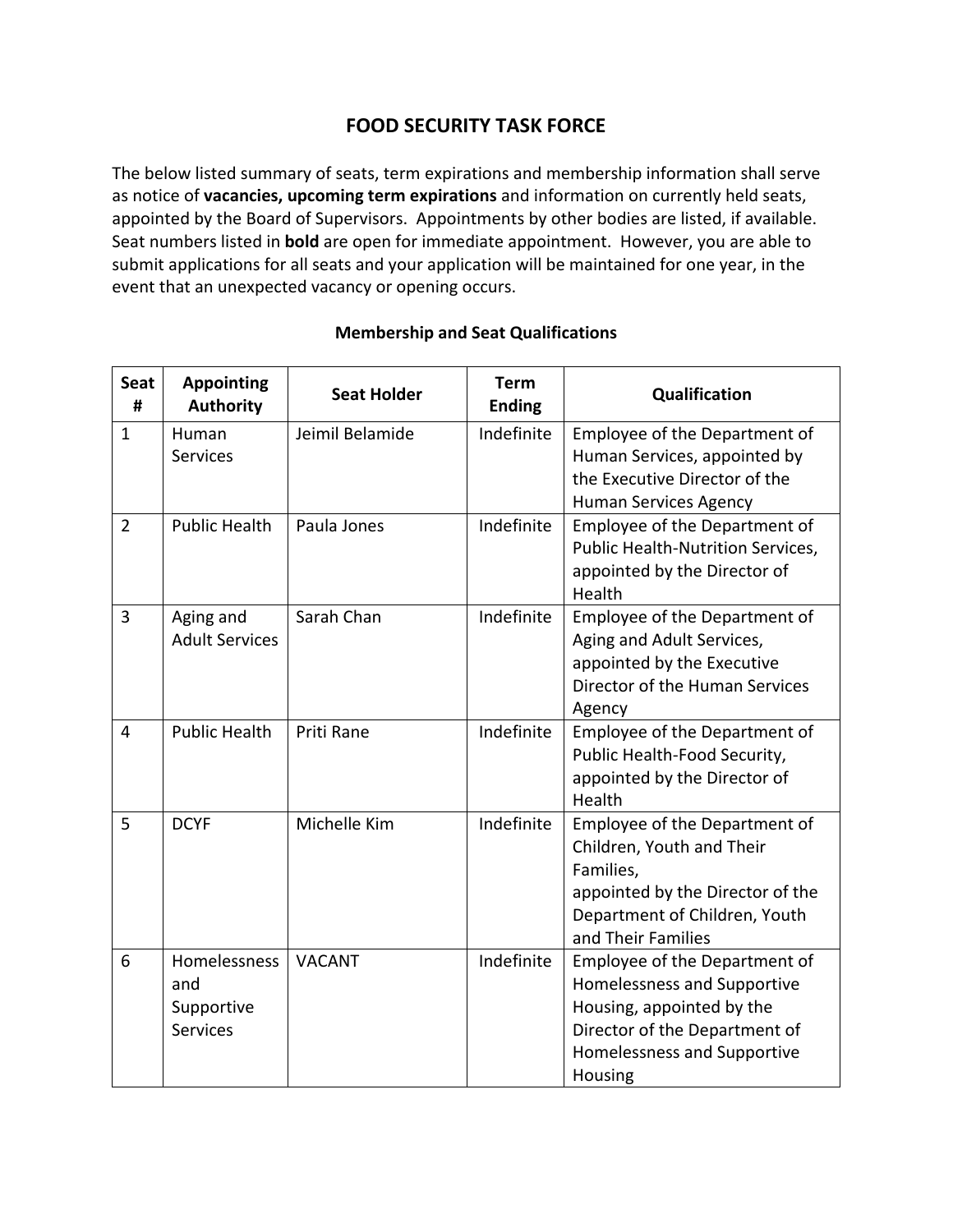| $\overline{7}$ | Recreation<br>and Parks | Mei Ling Hui              | Indefinite | Employee of the Recreation and<br>Park Department's Urban<br>Agriculture Program, appointed<br>by the General Manager of the<br><b>Recreation and Park Department</b>                                                                                                                                                                                                                                                                                                                                                                                                                                                                                                                  |
|----------------|-------------------------|---------------------------|------------|----------------------------------------------------------------------------------------------------------------------------------------------------------------------------------------------------------------------------------------------------------------------------------------------------------------------------------------------------------------------------------------------------------------------------------------------------------------------------------------------------------------------------------------------------------------------------------------------------------------------------------------------------------------------------------------|
| 8              | <b>SFUSD</b>            | Jennifer LeBarre          | Indefinite | Appointee of the San Francisco<br>Unified School District, if the<br>District chooses to appoint a<br>member                                                                                                                                                                                                                                                                                                                                                                                                                                                                                                                                                                           |
| 9              | <b>BOS</b>              | Cissie Bonini             | Indefinite | Must be a representative of<br>community-based organizations                                                                                                                                                                                                                                                                                                                                                                                                                                                                                                                                                                                                                           |
| 10             | <b>BOS</b>              | Anne Quaintance           | Indefinite | that provide nutritional support<br>and increase the food security of<br>San Francisco residents, including<br>but not limited to a<br>representative from an<br>organization serving food in the<br>following program types: home-<br>delivered meals, congregate<br>meals for seniors, food bank, free<br>dining room, multi-service agency<br>serving families and youth,<br>shelter meals, faith-based<br>organizations, food retail<br>(farmers markets, grocery stores),<br>and hospital and health clinics -<br>no organization shall have more<br>than one representative;<br>nominated by the Food Security<br>Task Force and appointed by the<br><b>Board of Supervisors</b> |
| 11             | <b>BOS</b>              | <b>Chester Williams</b>   | Indefinite |                                                                                                                                                                                                                                                                                                                                                                                                                                                                                                                                                                                                                                                                                        |
| 12             | <b>BOS</b>              | Meredith Terrell          | Indefinite |                                                                                                                                                                                                                                                                                                                                                                                                                                                                                                                                                                                                                                                                                        |
| 13             | <b>BOS</b>              | Ave Lambert               | Indefinite |                                                                                                                                                                                                                                                                                                                                                                                                                                                                                                                                                                                                                                                                                        |
| 14             | <b>BOS</b>              | Guillermo Reece           | Indefinite |                                                                                                                                                                                                                                                                                                                                                                                                                                                                                                                                                                                                                                                                                        |
| 15             | <b>BOS</b>              | Kimberly Madsen           | Indefinite |                                                                                                                                                                                                                                                                                                                                                                                                                                                                                                                                                                                                                                                                                        |
| 16             | <b>BOS</b>              | Meg Davidson              | Indefinite |                                                                                                                                                                                                                                                                                                                                                                                                                                                                                                                                                                                                                                                                                        |
| 17             | <b>BOS</b>              | Raegan Sales              | Indefinite |                                                                                                                                                                                                                                                                                                                                                                                                                                                                                                                                                                                                                                                                                        |
| 18             | <b>BOS</b>              | Rita Mouton-<br>Patterson | Indefinite |                                                                                                                                                                                                                                                                                                                                                                                                                                                                                                                                                                                                                                                                                        |
| 19             | <b>BOS</b>              | <b>VACANT</b>             | Indefinite |                                                                                                                                                                                                                                                                                                                                                                                                                                                                                                                                                                                                                                                                                        |
| 20             | <b>BOS</b>              | <b>Geoffrey Grier</b>     | Indefinite | Must be a member of the public,<br>nominated by the Food Security<br>Task Force and appointed by the<br><b>Board of Supervisors</b>                                                                                                                                                                                                                                                                                                                                                                                                                                                                                                                                                    |

## **BOARD OF SUPERVISORS (BOS) APPLICATION FORMS AVAILABLE HERE**

- English [https://sfbos.org/sites/default/files/vacancy\\_application.pdf](https://sfbos.org/sites/default/files/vacancy_application.pdf)
- [中文](https://sfbos.org/sites/default/files/vacancy_application_CHI.pdf) [https://sfbos.org/sites/default/files/vacancy\\_application\\_CHI.pdf](https://sfbos.org/sites/default/files/vacancy_application_CHI.pdf)
- [Español](https://sfbos.org/sites/default/files/vacancy_application_SPA.pdf) [https://sfbos.org/sites/default/files/vacancy\\_application\\_SPA.pdf](https://sfbos.org/sites/default/files/vacancy_application_SPA.pdf)
- [Filipino](https://sfbos.org/sites/default/files/vacancy_application_FIL.pdf) [https://sfbos.org/sites/default/files/vacancy\\_application\\_FIL.pdf](https://sfbos.org/sites/default/files/vacancy_application_FIL.pdf)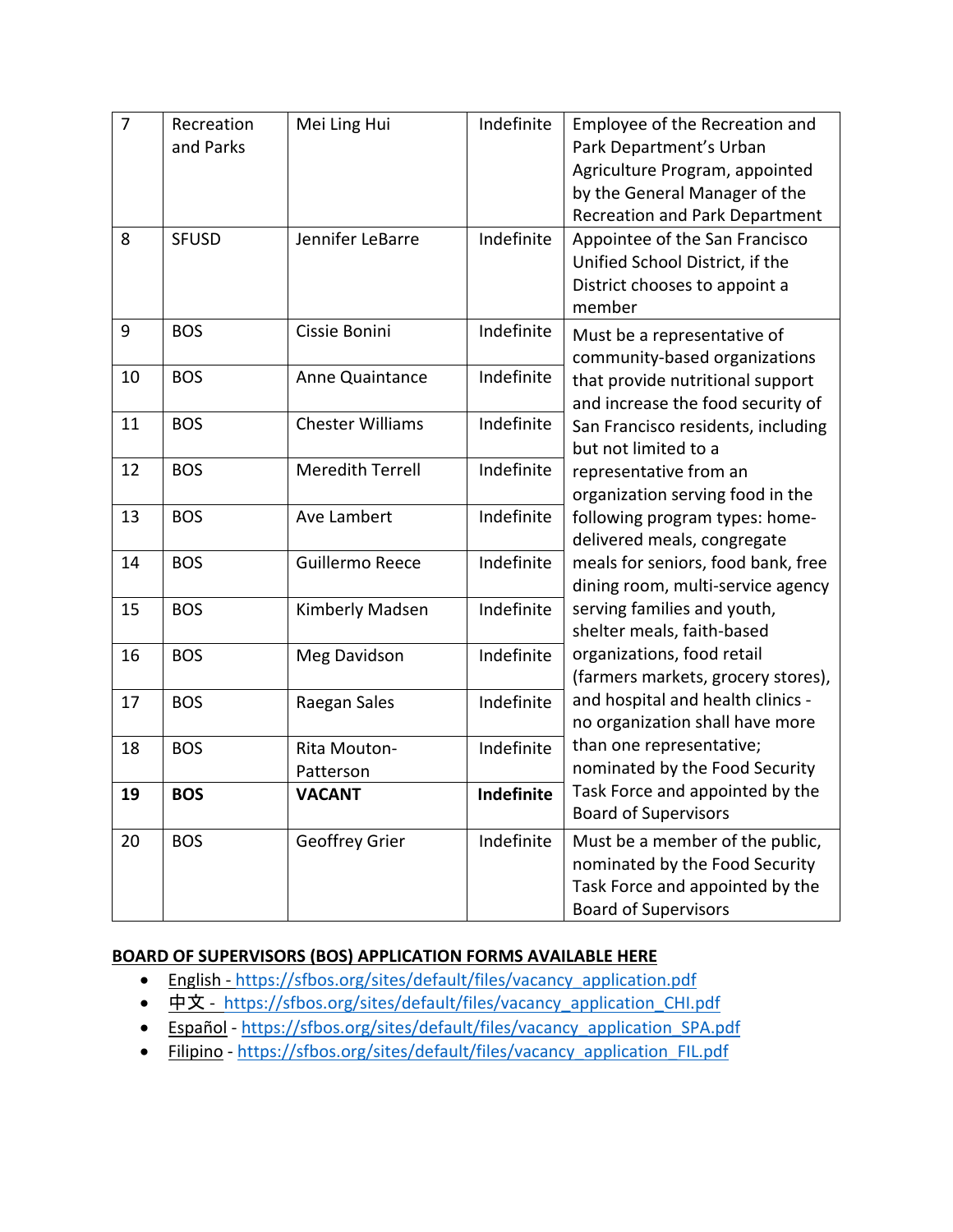## (For seats appointed by other Authorities please contact the Board / Commission / Committee / Task Force (see below) or the appointing authority directly.)

*Please Note: Depending upon the posting date, a vacancy may have already been filled. To determine if a vacancy for this Commission is still available, or if you require additional information, please call the Rules Committee Clerk at (415) 554-5184.*

Applications and other documents may be submitted to [BOS-Appointments@sfgov.org](mailto:BOS-Appointments@sfgov.org)

**Next Steps**: Applicants who meet minimum qualifications will be contacted by the Rules Committee Clerk once the Rules Committee Chair determines the date of the hearing. Members of the Rules Committee will consider the appointment(s) at the meeting and applicant(s) may be asked to state their qualifications. The appointment of the individual(s) who is recommended by the Rules Committee will be forwarded to the Board of Supervisors for final approval.

The Food Security Task Force was established to recommend legislative action and city-wide strategies to the Board of Supervisors that would increase participation in federally funded programs such as CalFresh (known nationally as SNAP and formally as food stamps), Summer Food Service, the Child and Adult Care Food Program, the Homeless Children Nutrition Program, the Special Supplemental Nutrition Program for Women, Infants and Children (WIC), the School Lunch Program, and the National School Breakfast Program. The Task Force shall also provide general advice and assistance to the Board of Supervisors with regard to funding priorities, legislative action, and city policies on addressing hunger and enhancing the food security of San Francisco residents, in addition to any other issues within the Task Force's expertise.

The Food Security Task Force shall consist 20 members appointed by the Board of Supervisors, City department heads, or the San Francisco Unified School District. Members shall serve at the pleasure of their respective appointing authorities.

- Seat 1: Shall be an employee of the Department of Human Services, appointed by the Executive Director of the Human Services Agency.
- Seat 2: Shall be an employee of the Department of Public Health-Nutrition Services, appointed by the Director of Health.
- Seat 3: Shall be an employee of the Department of Aging and Adult Services, appointed by the Executive Director of the Human Services Agency.
- Seat 4: Shall be an employee of the Department of Public Health-Food Security, appointed by the Director of Health.
- Seat 5: Shall be an employee of the Department of Children, Youth and Their Families, appointed by the Director of the Department of Children, Youth and Their Families.